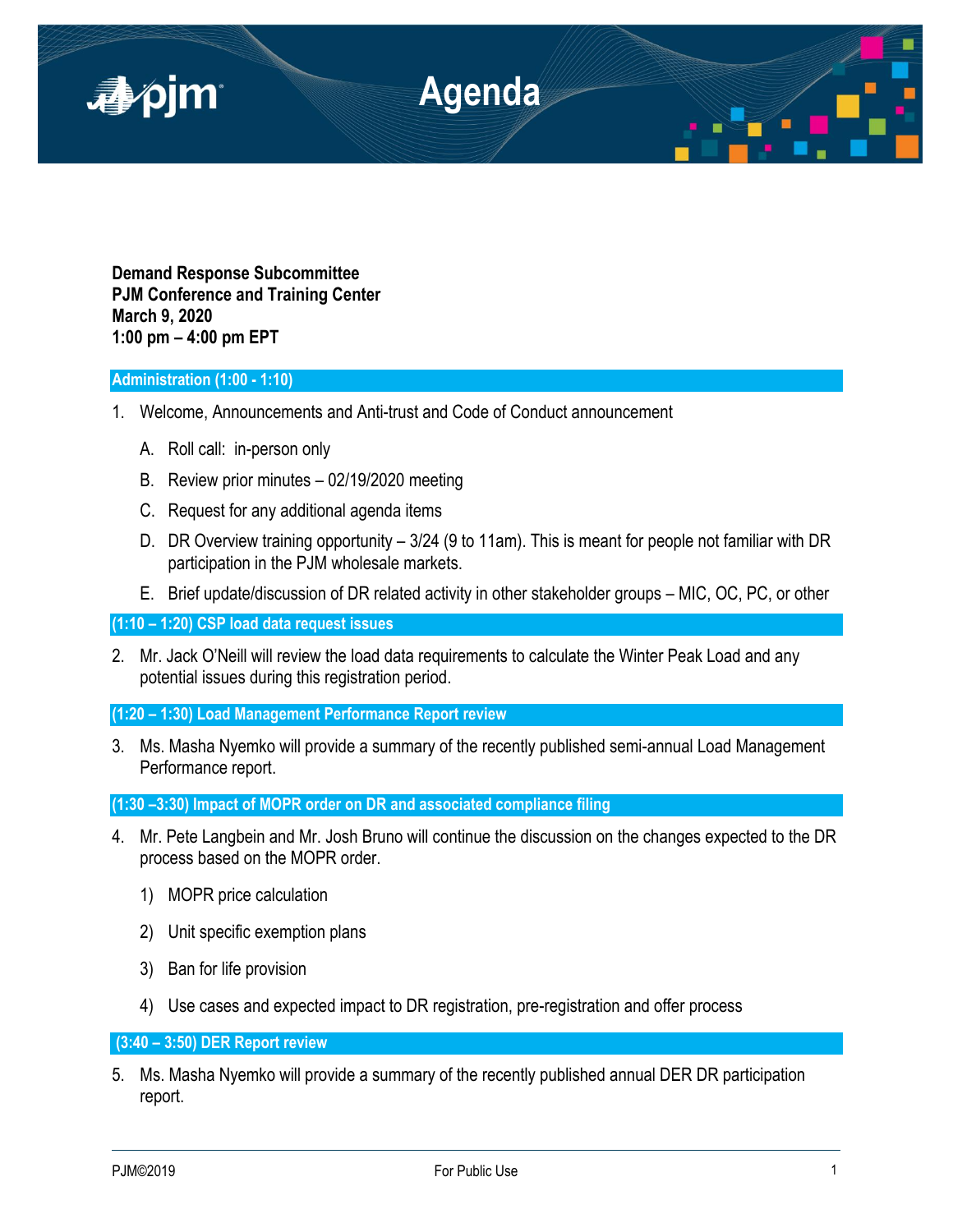

## **Future Agenda Items**

Participants will have the opportunity to request the addition of any new item(s) to the agenda of a future meeting.

## **Future Meeting Dates**

| Monday   | 4/13/2020 | 1:00 pm $-$ 4:00 pm   |
|----------|-----------|-----------------------|
| Monday   | 5/18/2020 | 1:00 pm $-$ 4:00 pm   |
| Thursday | 6/11/2020 | 1:00 pm $-$ 4:00 pm   |
| Thursday | 7/9/2020  | 1:00 pm $-$ 4:00 pm   |
| Monday   | 8/3/2020  | $9:00$ am $-12:00$ pm |
| Thursday | 9/3/2020  | 1:00 pm $-$ 4:00 pm   |
| Monday   | 10/5/2020 | 1:00 pm $-$ 4:00 pm   |
| Monday   | 11/2/2020 | $9:00$ am $-12:00$ pm |
| Thursday | 12/3/2020 | 1:00 pm $-$ 4:00 pm   |

Author: Jack Thomas

### **Antitrust:**

You may not discuss any topics that violate, or that might appear to violate, the antitrust laws including but not limited to agreements between or among competitors regarding prices, bid and offer practices, availability of service, product design, terms of sale, division of markets, allocation of customers or any other activity that might unreasonably restrain competition. If any of these items are discussed the chair will re-direct the conversation. If the conversation still persists, parties will be asked to leave the meeting or the meeting will be adjourned.

### **Code of Conduct:**

As a mandatory condition of attendance at today's meeting, attendees agree to adhere to the PJM Code of Conduct as detailed in PJM Manual M-34 section 4.5, including, but not limited to, participants' responsibilities and rules regarding the dissemination of meeting discussion and materials.